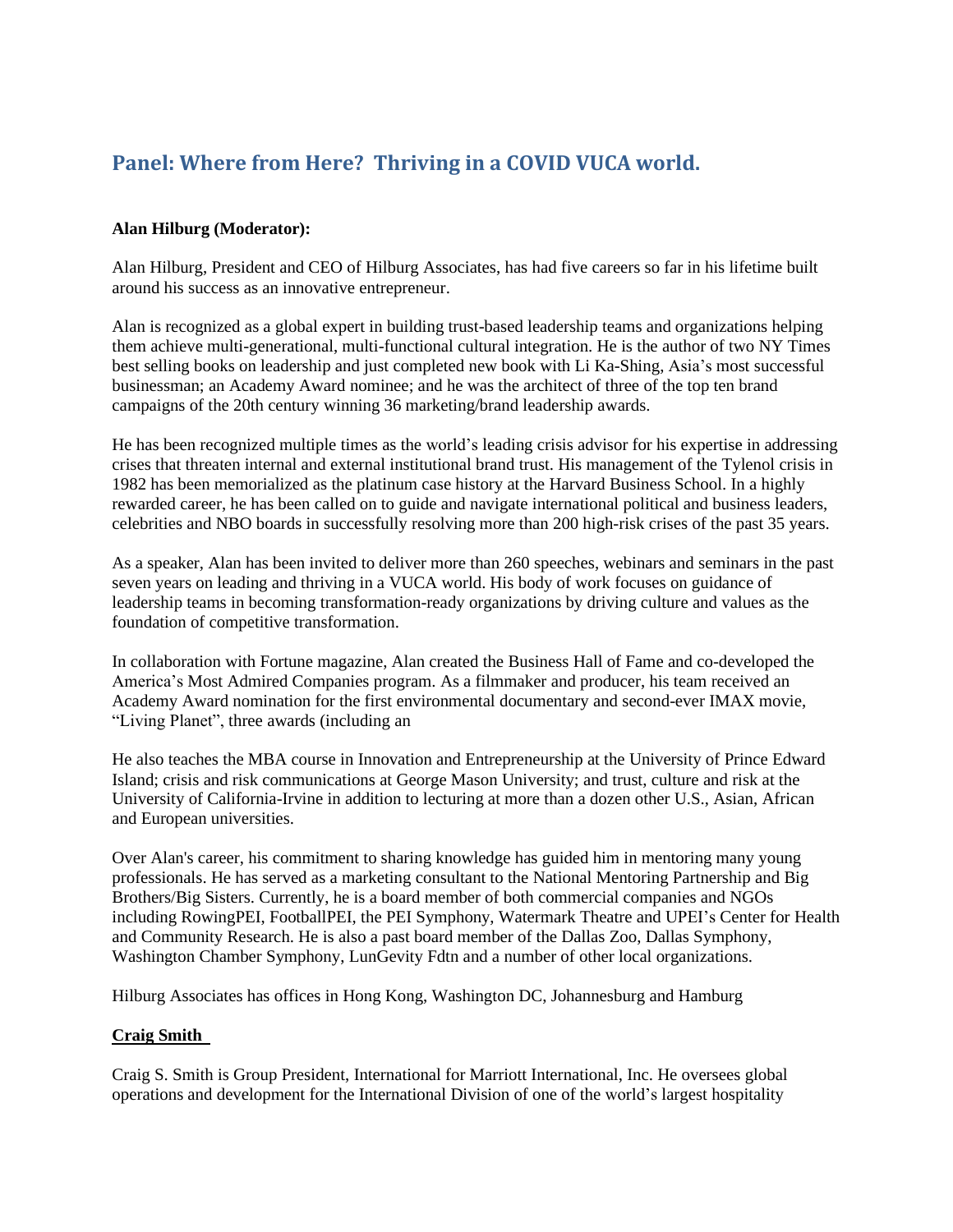companies with responsibility for 2,300 hotels spanning more than 130 countries and territories in Asia Pacific, Europe, the Middle East, Africa, the Caribbean and Latin America.

Mr. Smith began his multiple-decade Marriott career in the housekeeping department and went on to become a five-time hotel General Manager. This on-property experience continues to impact and inform his approach to managing a workforce comprised of hundreds of thousands of associates serving guests around the world across 30 iconic brands, including JW Marriott, Renaissance, the Ritz-Carlton, St. Regis, Sheraton, W, Westin and more.

Prior to his current position, he served as Group President and Chief Operating Officer for the fastgrowing Asia Pacific market and President of the Caribbean and Latin American region.

The son of an American diplomat and father of five, Craig has lived in 13 countries and has a deep appreciation for cultural differences across generations and geographies. He is fluent in Spanish, conversant in Portuguese and known for his greetings in dozens of different languages.

A strong advocate for the industry, Mr. Smith is a frequent contributor to G20 public-private sector travel and tourism initiatives. He sits on the board of the US-ASEAN Business Council and is a sought-after speaker and media source on the state of global travel and tourism and its geopolitical and economic impact.

Craig is a graduate of Brigham Young University and holds an MBA from the Rotman School of Management at the University of Toronto. He has multiple executive business degrees from institutions including the University of St. Gallen in Switzerland and is a Harvard Business School Advanced Management Program alumnus.

### **George Fertitta**

George Fertitta is President and CEO of Bloomberg Associates, the philanthropic consulting arm of Michael R. Bloomberg's charitable organization, Bloomberg Philanthropies. Founded in 2014, BA works side by side with the leadership of global cities to improve the quality of life for residents, taking a strategic, collaborative and results-oriented approach to make cities stronger, safer, more equitable and efficient. Mr. Fertitta is a much sought after expert on the future of cities.

He served from 2006 to 2013 as Deputy Mayor of New York and CEO of NYC & Company, a private non-profit marketing agency that operates as the marketing arm for New York City focusing on tourism, convention sales, partnerships and licensing organization with a membership of over 2,000 hotels, restaurants, museums, retail stores, theaters, tour operators and attractions.

Under Fertitta's leadership, the organization significantly expanded its overseas presence through a network of 18 offices serving 25 countries around the globe, developed a new web portal, and created numerous corporate sponsorship programs and marketing campaigns to promote visitation to all areas of New York City. As a result, domestic visitation increased 50%, international visitation increased 100%, and market share of overseas travel to the U.S. grew from 28% to 33%, generating an additional \$5 billion annually. The tourism sector is now New York's third-largest industry, welcoming a recordbreaking 54.3 million visitors in 2013 and contributing over \$60 billion to the city's economy.

Before entering public service, Fertitta was founder and chairman of a major marketing and advertising agency with a range of clients in the U.S. and abroad.